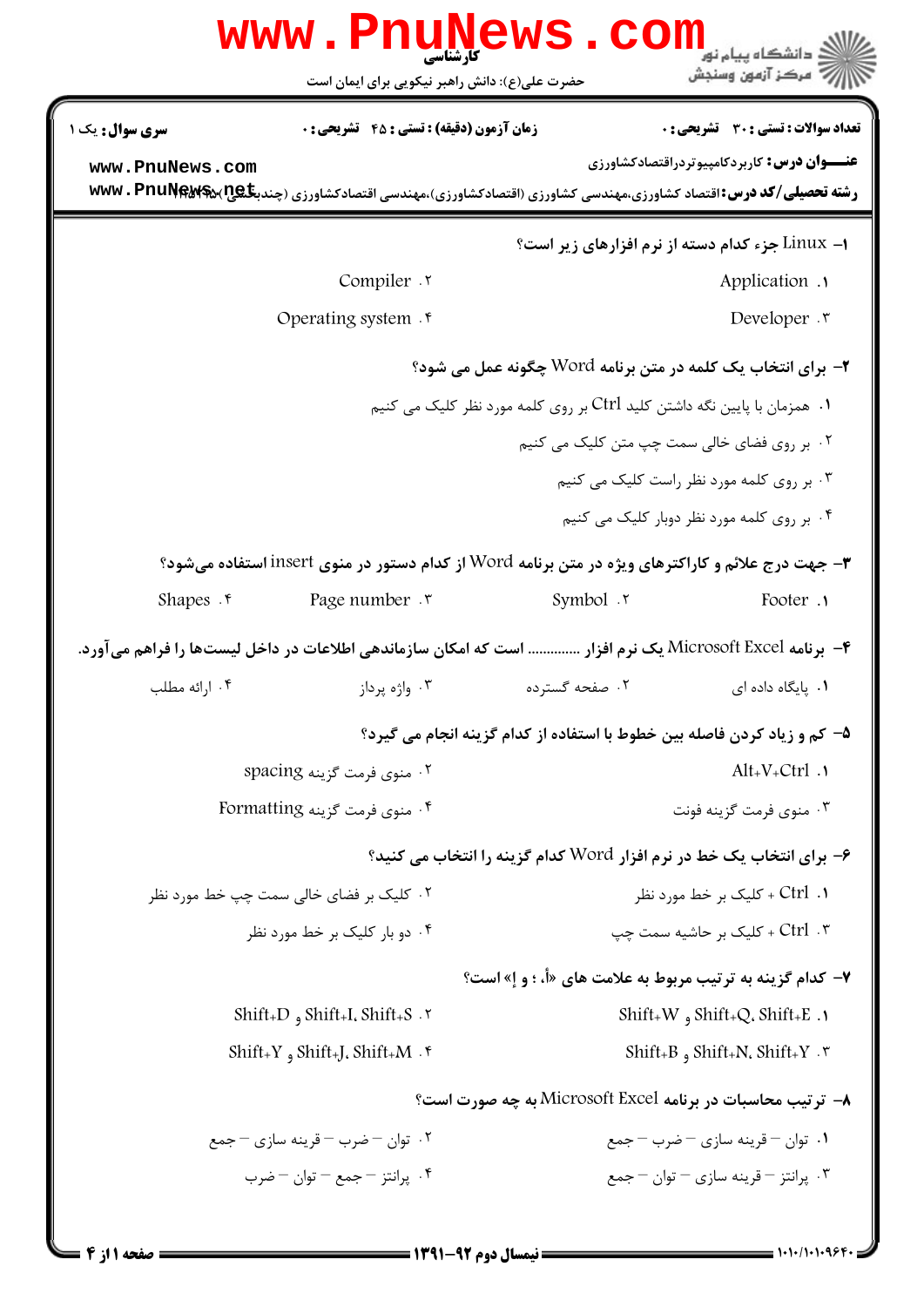| د دانشگاه پيام نو <mark>ر</mark><br>چ=مرکز آزمون وسنجش                  |                        | WWW.FII<br>کارشناسی<br>حضرت علی(ع): دانش راهبر نیکویی برای ایمان است                                                          |                        |
|-------------------------------------------------------------------------|------------------------|-------------------------------------------------------------------------------------------------------------------------------|------------------------|
| تعداد سوالات : تستي : 30 ٪ تشريحي : 0                                   |                        | <b>زمان آزمون (دقیقه) : تستی : 45 تشریحی : 0</b>                                                                              | <b>سری سوال : ۱ یک</b> |
| <b>عنـــوان درس:</b> کاربردکامپیوتردراقتصادکشاورزی                      |                        | <b>رشته تحصیلی/کد درس: ا</b> قتصاد کشاورزی،مهندسی کشاورزی (اقتصادکشاورزی)،مهندسی اقتصادکشاورزی (چندب <b>گیج!)%wwv . PnuNe</b> | www.PnuNews.com        |
| ۹- نمودار حبابی برای نشان دادن کدام گزینه مناسب است؟                    |                        |                                                                                                                               |                        |
| ٠١ تركيبات بهينه بين دو مجموعه از اقلام داده ها                         |                        | ۰۲ ارتباط بین چندین مقدار در یک سری                                                                                           |                        |
| ۰۳ میزان تغییرات در طول زمان                                            |                        | ۰۴ ارتباط بین چند مجموعه و میزان تداخل داده ها                                                                                |                        |
|                                                                         |                        | +ا– برای متحرک سازی صفحات معرفی در نرم افزار Powerpoint از کدام گزینه استفاده میشود؟                                          |                        |
| Slide Transition .                                                      |                        | Slide Show . ٢                                                                                                                |                        |
|                                                                         | Animation Scheme .     |                                                                                                                               |                        |
|                                                                         |                        | 11− در زمان کار با فرمول ها در محیط اکسل، پیغام خطای #REF! به چه علت ظاهر میشود؟                                              |                        |
| ۰۱ در فرمول مقدار تقسیم بر صفر وجود دارد.                               |                        | ۰۲ فرمول به خانه ای مراجعه می کند که وجود ندارد                                                                               |                        |
| ۰۳ یک مقدار غیرمعتبر در فرمول وجود دارد.                                |                        | ۰۴ فرمول یا تابع اشتباه است.                                                                                                  |                        |
| 1۲– اطلاعات پرسشنامه چند صورت هستند، نام ببرید.                         |                        |                                                                                                                               |                        |
| ۰۱. ۲ - کیفی و کمی                                                      |                        | ۲. ۳- کیفی، کمی و گسسته                                                                                                       |                        |
| ۰۳ - کیفی و گسسته                                                       |                        | ۰۴ - کمی، اسمی و گسسته                                                                                                        |                        |
| ۱۳- این مقیاس برای طبقه بندی مشاهدات نمونه به کار می رود؟               |                        |                                                                                                                               |                        |
| ۰۱ نسبی                                                                 | ۰۲ اسمی                | ۰۳ رتبه ای                                                                                                                    | ۰۴ فاصله ای            |
| ۱۴- متغیر وزن جزء کدام دسته از متغیرهاست؟                               |                        |                                                                                                                               |                        |
| ۰۱ کمی گسسته                                                            | ۰۲ کیفی گسسته          | ۰۳ کمی پیوسته                                                                                                                 | ۰۴ کیفی پیوسته         |
| <b>۱۵</b> – کدام گزینه به عنوان نام متغیر در نرم افزار SPSS مناسب نیست؟ |                        |                                                                                                                               |                        |
| TYPE .1                                                                 | <b>SEEDxAMOUNT . ٢</b> | yield \r                                                                                                                      | <b>FERAMOUNT . ۴</b>   |
| ۱۶- در نرم افزار SPSS برای متغیرهای  از گزینه Value استفاده میشود.      |                        |                                                                                                                               |                        |
| ۰۱ کمی                                                                  | ۰۲ , تبه ای            | ۰۳ اسمی                                                                                                                       | ۰۴ همه موارد           |
| ۱۷- در نرم افزار SPSS برای اضافه کردن سطر از کدام گزینه استفاده می شود؟ |                        |                                                                                                                               |                        |
| Insert Columns .                                                        |                        | Insert Cases . ٢                                                                                                              |                        |
| Insert Rows . ٣                                                         |                        | Insert Variable . r                                                                                                           |                        |
|                                                                         |                        |                                                                                                                               |                        |
|                                                                         |                        |                                                                                                                               |                        |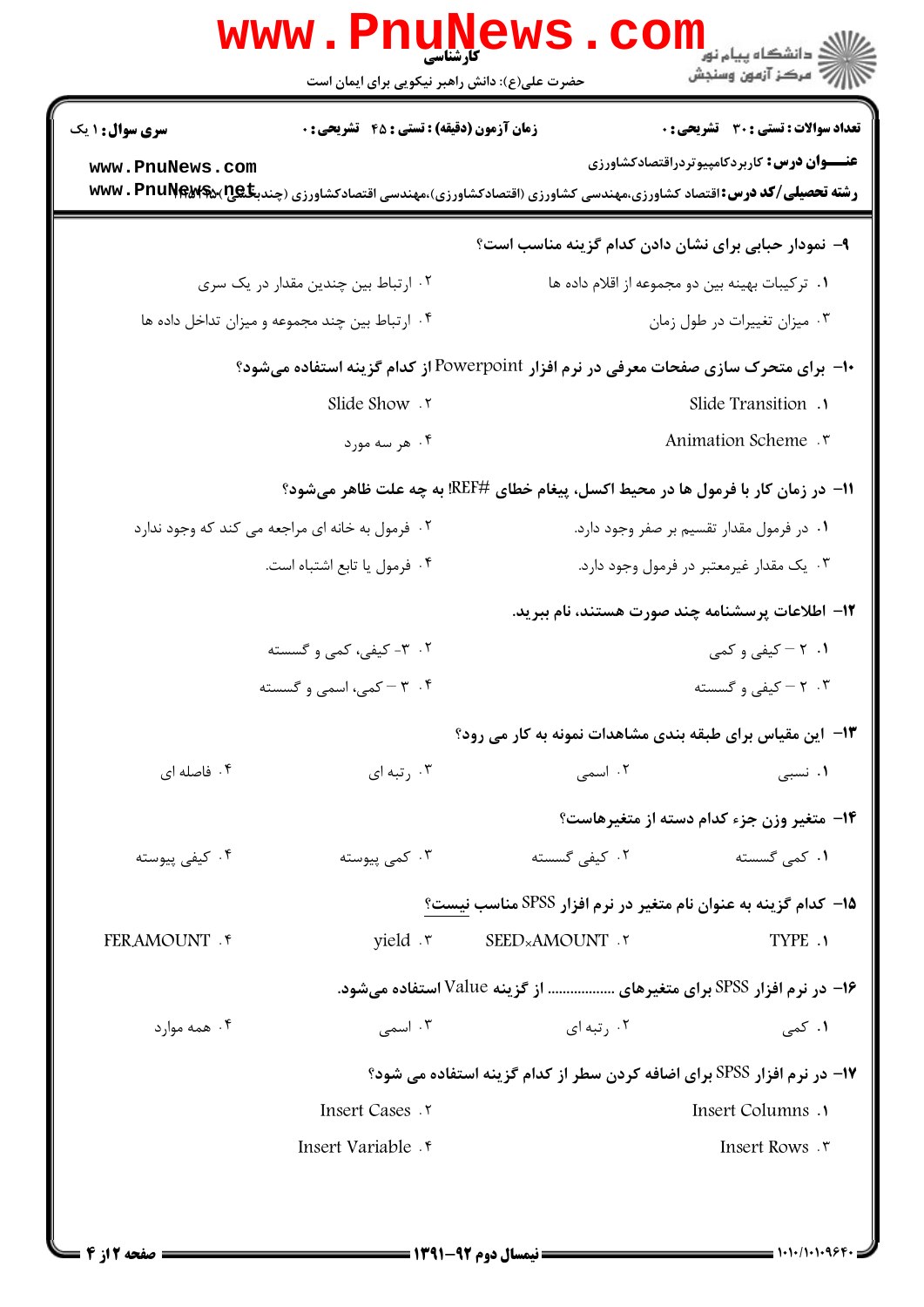|                                                                                                                                                                           | WWW . PHUNE<br>حضرت علی(ع): دانش راهبر نیکویی برای ایمان است                                                                 | 7S .           | ≤ دانشگاه پيام نو <mark>ر</mark><br>7' مرڪز آزمون وسنڊش                   |  |
|---------------------------------------------------------------------------------------------------------------------------------------------------------------------------|------------------------------------------------------------------------------------------------------------------------------|----------------|---------------------------------------------------------------------------|--|
| <b>سری سوال :</b> ۱ یک                                                                                                                                                    | <b>زمان آزمون (دقیقه) : تستی : 45 تشریحی : 0</b>                                                                             |                | تعداد سوالات : تستى : 30 ٪ تشريحي : 0                                     |  |
| www.PnuNews.com                                                                                                                                                           | <b>رشته تحصیلی/کد درس:</b> اقتصاد کشاورزی،مهندسی کشاورزی (اقتصادکشاورزی)،مهندسی اقتصادکشاورزی (چندب <b>گیج!\@wwv . PnuNe</b> |                | <b>عنـــوان درس:</b> کاربردکامپیوتردراقتصادکشاورزی                        |  |
|                                                                                                                                                                           |                                                                                                                              |                | <b>۱۸- کدام یک جزء نمودارهای مورد استفاده برای متغیرهای کیفی می باشد؟</b> |  |
| ۰۴ پراکنش                                                                                                                                                                 | ۰۳ جعبه ای                                                                                                                   | ۰۲ دایره ای    | ۰۱ هیستوگرام                                                              |  |
| ۱۹- در مرحله اول روش مورد نظر کلیه متغیرها وارد مدل رگرسیون شده و در مرحله دوم همه متغیرهای وارد شده، به ترتیب و<br>از آخر به اول، از مدل برازش شده رگرسیونی خارج میشوند. |                                                                                                                              |                |                                                                           |  |
| Remove . e                                                                                                                                                                | Forward .r                                                                                                                   | Stepwise .     | Enter .                                                                   |  |
|                                                                                                                                                                           |                                                                                                                              |                | <b>۲۰</b> - يسوند فايل هاي نرم افزار Access كدام است؟                     |  |
| $DOC$ . $f$                                                                                                                                                               | MDB.                                                                                                                         | $XLS$ . $\tau$ | HTM .                                                                     |  |
|                                                                                                                                                                           |                                                                                                                              |                | <b>۲۱</b> - فرمت فایل های گرافیکی در ویندوز چیست؟                         |  |
| way . r                                                                                                                                                                   | $bmp \cdot$ .                                                                                                                | mp3.7          | avi .                                                                     |  |
|                                                                                                                                                                           |                                                                                                                              |                | <b>۲۲-</b> تابع Roman چه عملی را درنرم افزار اکسل انجام میدهد؟            |  |
|                                                                                                                                                                           | ۰۱ انحراف معیار آرگومان ها را محاسبه می کند<br>۰۲ مقادیر موجود در سلول ها را به اعداد رومی تبدیل می کند                      |                |                                                                           |  |
|                                                                                                                                                                           |                                                                                                                              |                |                                                                           |  |
|                                                                                                                                                                           |                                                                                                                              |                | ۰۳ میانگین آرگومان های داده شده را محاسبه می کند                          |  |
|                                                                                                                                                                           |                                                                                                                              |                | ۰۴ قدر مطلق آرگومان ها را محاسبه می کند                                   |  |
|                                                                                                                                                                           | ۲۳- برای ایجاد و مدیریت یک پایگاه داده ای، از کدام یک از نرم افزارها قابل استفاده است؟                                       |                |                                                                           |  |
| excel . r                                                                                                                                                                 | word .r                                                                                                                      | access .r      | powerpoint .                                                              |  |
|                                                                                                                                                                           |                                                                                                                              |                | ۲۴- کدام یک از گزینه های زیر در نرم افزار اکسل صحیح است؟                  |  |
|                                                                                                                                                                           |                                                                                                                              |                | ۰۱ نمودار column اقلام داده ها را با هم مقایسه می کند                     |  |
|                                                                                                                                                                           |                                                                                                                              |                | ۰۲ نمودار surface ارتباط بین چند مجموعه را به تصویر می کشد                |  |
|                                                                                                                                                                           |                                                                                                                              |                | ۰۳ نمودار line جهت پیش بینی روند تغییرات به کار میرود                     |  |
|                                                                                                                                                                           |                                                                                                                              |                | ۰۴ نمودار bubble ارتباط بین چندین مقدار را نشان می دهد                    |  |
|                                                                                                                                                                           |                                                                                                                              |                | <b>۲۵</b> - تابع DNORM@ در نرم افزار Eviews نشان دهنده چیست؟              |  |
|                                                                                                                                                                           | ۰۲ تابع توزیع نرمال استاندارد تجمعی                                                                                          |                | ٠١ تابع چگالی نرمال استاندارد                                             |  |
|                                                                                                                                                                           | ۰۴ عدد تصادفي داراي توزيع يكنواخت                                                                                            |                | ۰۳ عدد تصادفی دارای توزیع نرمال                                           |  |
|                                                                                                                                                                           |                                                                                                                              |                |                                                                           |  |